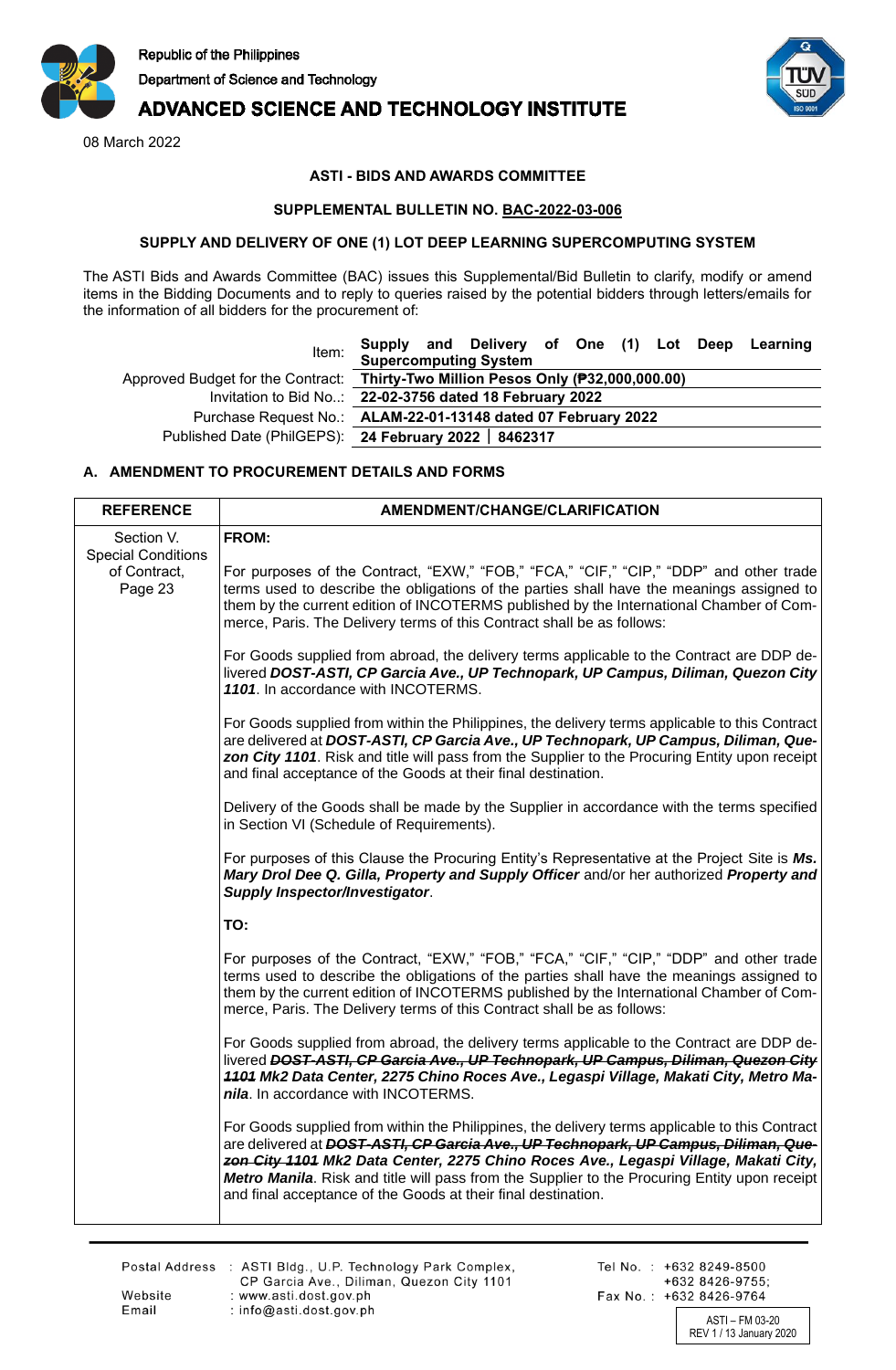|                                         |                              | Delivery of the Goods shall be made by the Supplier in accordance with the terms specified<br>in Section VI (Schedule of Requirements).<br>For purposes of this Clause the Procuring Entity's Representative at the Project Site is Ms.<br>Mary Drol Dee Q. Gilla, Property and Supply Officer and/or her authorized Property and<br><b>Supply Inspector/Investigator.</b> |             |                               |                                                                                                              |
|-----------------------------------------|------------------------------|----------------------------------------------------------------------------------------------------------------------------------------------------------------------------------------------------------------------------------------------------------------------------------------------------------------------------------------------------------------------------|-------------|-------------------------------|--------------------------------------------------------------------------------------------------------------|
| Section VI.                             | FROM:                        |                                                                                                                                                                                                                                                                                                                                                                            |             |                               |                                                                                                              |
| Schedule of<br>Requirements,<br>Page 27 | <b>Item</b><br><b>Number</b> | <b>Description</b>                                                                                                                                                                                                                                                                                                                                                         | Quantity    | <b>Total</b>                  | <b>Delivered</b><br>(Calendar<br>Days/Months)                                                                |
|                                         | 1                            | Deep Learning<br>Supercomputing<br>System                                                                                                                                                                                                                                                                                                                                  | One (1) Lot | ₱32,000,000.00                | Item should be<br>delivered within<br>sixty (60) calen-<br>dar days upon<br>issuance of<br><b>NTP</b>        |
|                                         | TO:                          |                                                                                                                                                                                                                                                                                                                                                                            |             |                               |                                                                                                              |
|                                         | Item<br><b>Number</b>        | <b>Description</b>                                                                                                                                                                                                                                                                                                                                                         | Quantity    | Total                         | Delivered.<br>(Calendar<br>Days/Months)                                                                      |
|                                         |                              | Deep Learning<br>Supercomputing<br>System                                                                                                                                                                                                                                                                                                                                  | One (1) Lot | ₱32,000,000.00<br>One (1) Lot | Item should be<br>delivered within<br>sixty(60)<br>ninety (90) cal-<br>endar days<br>upon issuance<br>of NTP |

# **B. RESPONSE TO QUERIES**

| <b>QUERY/ISSUE</b>                                                                                        | <b>BAC/END-USER RESPONSE/CLARIFICATION</b>                                                                                                                                                                                                                                                                                 |
|-----------------------------------------------------------------------------------------------------------|----------------------------------------------------------------------------------------------------------------------------------------------------------------------------------------------------------------------------------------------------------------------------------------------------------------------------|
| Will the Procuring Entity accept aggregated contracts in<br>lieu of the Single Largest Complete Contract? | Clause 5.3. (c), Section II. Instruction to Bidders,<br>provides that:                                                                                                                                                                                                                                                     |
|                                                                                                           | "For procurement where the Procuring Entity has<br>determined, after the conduct of market research, that<br>imposition of either (a) or (b) will likely result to failure of<br>bidding or monopoly that will defeat the purpose of<br>public bidding: the Bidder should comply with the<br>following requirements:       |
|                                                                                                           | Completed at least two (2)<br>similar<br>$\mathbf{L}$<br>contracts, the aggregate amount of which<br>should be equivalent to at least fifty percent<br>(50%) in the case of non-expendable<br>supplies and services or twenty-five<br>percent (25%) in the case of expendable<br>supplies of the ABC for this Project; and |
|                                                                                                           | ii.<br>The largest of these similar contracts must<br>be equivalent to at least half of the<br>percentage of the ABC as required above."                                                                                                                                                                                   |

*ADDITIONAL INSTRUCTION/S:* Prospective bidder/s are required to **amend** the form to update existing information. **Non-compliance with this requirement shall be ground for disqualification**.